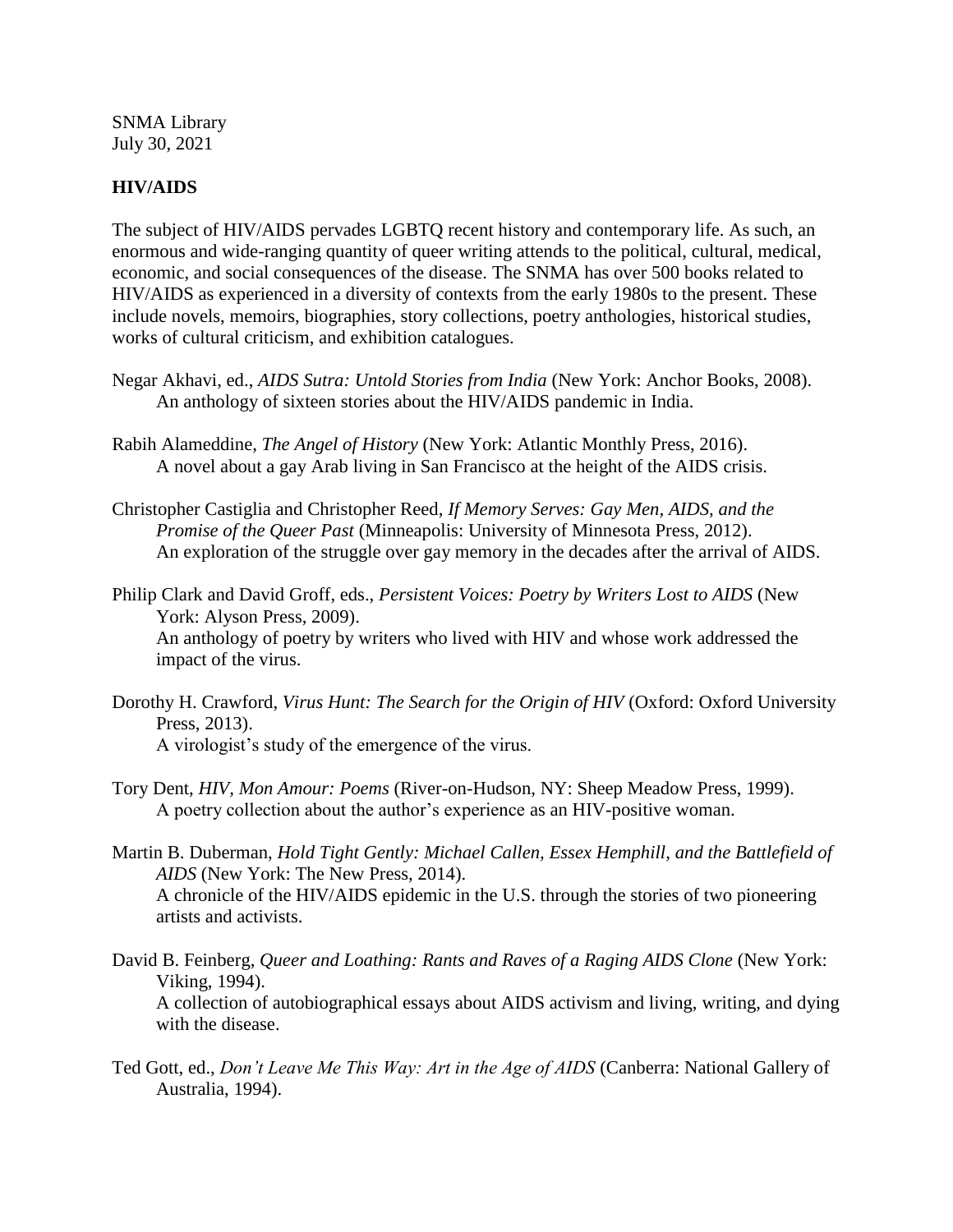The catalogue of a landmark exhibition on the artistic responses to HIV/AIDS in Australia and internationally.

- Perry N. Halkitis, *The AIDS Generation: Stories of Survival and Resilience* (New York: Oxford University Press, 2014). An ethnographic study of the middle-aged long-term survivors of HIV/AIDS.
- Trevor Hoppe, *Punishing Disease: HIV and the Criminalization of Sickness* (Oakland: University of California Press, 2018). A sociological study of how HIV/AIDS was linked to the punishment of stigmatized minorities since its emergence.
- Fenton Johnson, *Geography of the Heart: A Memoir* (New York: Scribner, 1996). The story of a gay relationship and loss in the age of AIDS.
- Rebecca Makkai, *The Great Believers* (New York: Viking, 2018). A novel about the early years of the AIDS crisis in Chicago.
- Kevin Mumford, *Not Straight, Not White: Black Gay Men from the March on Washington to the AIDS Crisis* (Chapel Hill: University of North Carolina Press, 2016). A historical study of Black gay men from the 1950s to the 1990s, ending with their involvement in AIDS activism.
- Tim Murphy, *Christodora: A Novel* (New York: Grove Press, 2016). The story of the inhabitants of an apartment building in New York's East Village as they confront HIV/AIDS.
- Dale Peck, *Visions and Revisions: Coming of Age in the Age of AIDS* (New York: Soho Press, 2015). A blend of memoir, history, and cultural analysis of the disease from 1987 to 1996.
- Sarah Schulman, *The Gentrification of the Mind: Witness to a Lost Imagination* (Oakland: University of California Press, 2012). A memoir of the early years of the AIDS crisis in New York City.
- Ann Silversides, *AIDS Activist: Michael Lynch and the Politics of Community* (Toronto: Between the Lines, 2003). A biography of Michael Lynch, a Toronto-based gay liberation and AIDS activist, poet, and scholar.
- Pamela Sneed, *Funeral Diva* (San Francisco: City Lights, 2020). A poetic memoir about coming of age in the AIDS era.
- Mattilda Bernstein Sycamore, *Sketchtasy* (Vancouver: Arsenal Pulp Press, 2018). A novel about a club kid amidst the AIDS crisis in Boston in the early 1990s.